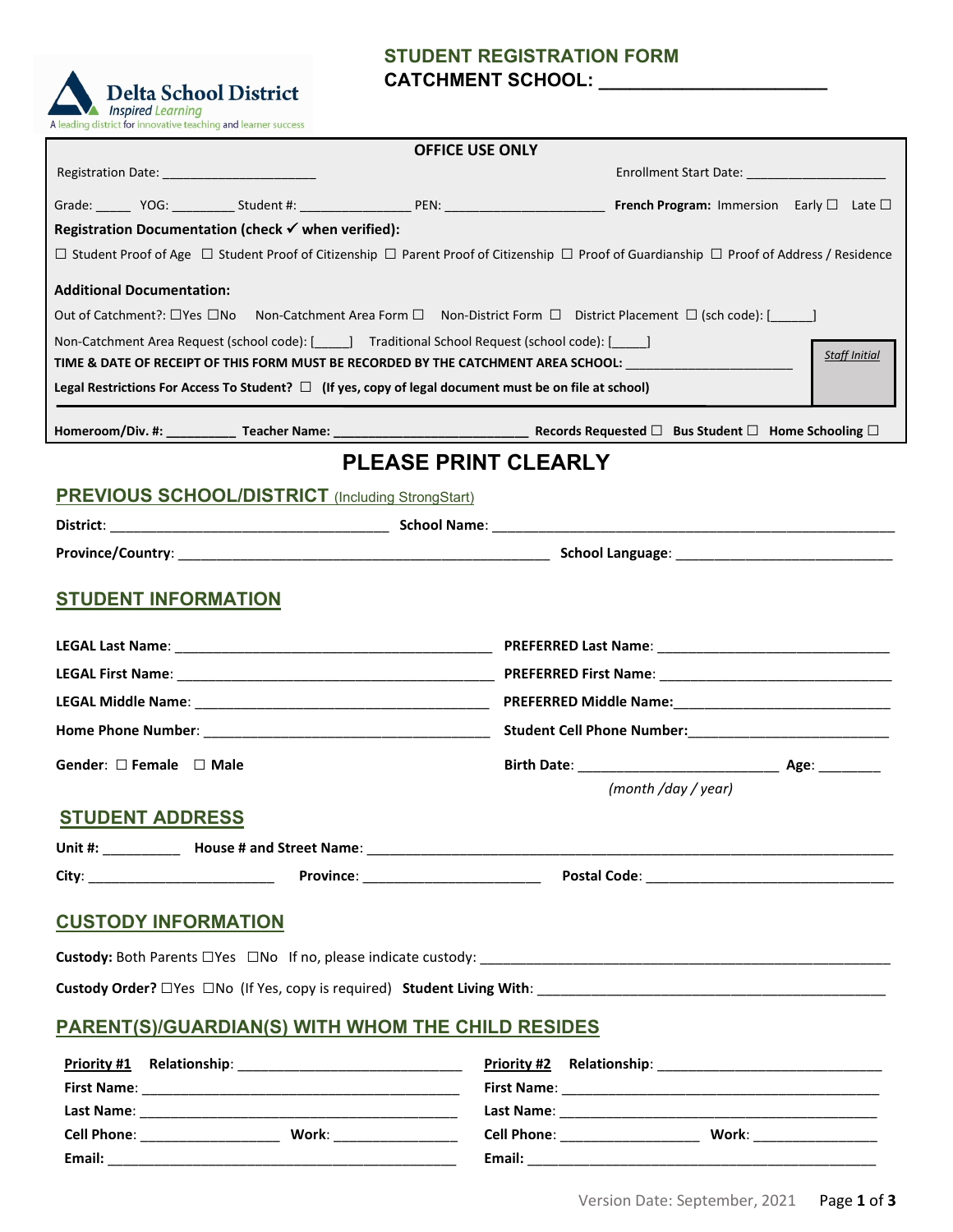## **PARENT(S)/GUARDIAN(S) WITH WHOM THE CHILD** *DOES NOT* **RESIDE**

| Postal Code: ________________ Home Phone: ______________________Cell: ______________________________ Work Phone: ______________________                                                                                                                                                                                                                                   |                                           |                                       |  |
|---------------------------------------------------------------------------------------------------------------------------------------------------------------------------------------------------------------------------------------------------------------------------------------------------------------------------------------------------------------------------|-------------------------------------------|---------------------------------------|--|
|                                                                                                                                                                                                                                                                                                                                                                           |                                           |                                       |  |
| SIBLING(S) CURRENTLY ATTENDING SCHOOL IN DELTA                                                                                                                                                                                                                                                                                                                            |                                           |                                       |  |
| Sibling #1 Current Grade: _________                                                                                                                                                                                                                                                                                                                                       | Sibling #2 Current Grade: _________       | Sibling #3 Current Grade: __________  |  |
|                                                                                                                                                                                                                                                                                                                                                                           |                                           |                                       |  |
| School: _________________________________                                                                                                                                                                                                                                                                                                                                 | School: _________________________________ | School: _____________________________ |  |
| MEDICAL INFORMATION/ALERTS BC Services Card - Personal Health # _______________________                                                                                                                                                                                                                                                                                   |                                           |                                       |  |
|                                                                                                                                                                                                                                                                                                                                                                           |                                           |                                       |  |
|                                                                                                                                                                                                                                                                                                                                                                           |                                           |                                       |  |
| <b>CITIZENSHIP / LANGUAGE &amp; CULTURE</b>                                                                                                                                                                                                                                                                                                                               |                                           |                                       |  |
|                                                                                                                                                                                                                                                                                                                                                                           |                                           |                                       |  |
|                                                                                                                                                                                                                                                                                                                                                                           |                                           |                                       |  |
|                                                                                                                                                                                                                                                                                                                                                                           |                                           |                                       |  |
| <b>PROGRAMS</b>                                                                                                                                                                                                                                                                                                                                                           |                                           |                                       |  |
| <b>ENGLISH LANGUAGE LEARNER (ELL) ELIGIBILITY:</b> Students are eligible for ELL support when the primary language spoken at home is a                                                                                                                                                                                                                                    |                                           |                                       |  |
| language other than English and the student meets eligibility requirements after assessment. IS YOUR CHILD IN THIS CATEGORY? $\Box$ Yes $\Box$ No                                                                                                                                                                                                                         |                                           |                                       |  |
| SPECIAL LEARNING NEEDS: Are there any special learning needs or other services of which school personnel should be made aware, which                                                                                                                                                                                                                                      |                                           |                                       |  |
|                                                                                                                                                                                                                                                                                                                                                                           |                                           |                                       |  |
| <b>INDIGENOUS ANCESTRY</b><br>SELF VOLUNTEERED INFORMATION: INDIGENOUS EDUCATION SERVICES ARE AVAILABLE FOR STUDENTS OF INDIGENOUS                                                                                                                                                                                                                                        |                                           |                                       |  |
| ANCESTRY. Student is of Indigenous Ancestry: □Yes                                                                                                                                                                                                                                                                                                                         |                                           |                                       |  |
| If Yes, please indicate status: □Inuit □Metis □F.N. Non-Status □F.N. Status - Off Reserve □F.N. Status - On Reserve                                                                                                                                                                                                                                                       |                                           |                                       |  |
| <b>NATION (if known):</b>                                                                                                                                                                                                                                                                                                                                                 |                                           |                                       |  |
| Information on this form is collected under the authority of the School Act and will be used for educational program purposes and when required may be provided to<br>health services, social services or other support services as outlined in the School Act. The information collected is protected under the Freedom of Information and<br>Protection of Privacy Act. |                                           |                                       |  |
| IN CASE OF EMERGENCY & PARENTS CANNOT BE REACHED, THE SCHOOL SHOULD CALL:                                                                                                                                                                                                                                                                                                 |                                           |                                       |  |
| <b>Priority #10</b>                                                                                                                                                                                                                                                                                                                                                       |                                           |                                       |  |
|                                                                                                                                                                                                                                                                                                                                                                           |                                           |                                       |  |
|                                                                                                                                                                                                                                                                                                                                                                           |                                           |                                       |  |

**Home Phone**: \_\_\_\_\_\_\_\_\_\_\_\_\_\_\_\_\_\_ **Cell**: \_\_\_\_\_\_\_\_\_\_\_\_\_\_\_\_ **Home Phone**: \_\_\_\_\_\_\_\_\_\_\_\_\_\_\_\_\_\_ **Cell**: \_\_\_\_\_\_\_\_\_\_\_\_\_\_\_\_

| Work phone: | Can pick up? $\Box$ Yes $\Box$ No Work phone: | Can pick up? □Yes □No |
|-------------|-----------------------------------------------|-----------------------|
|             |                                               |                       |